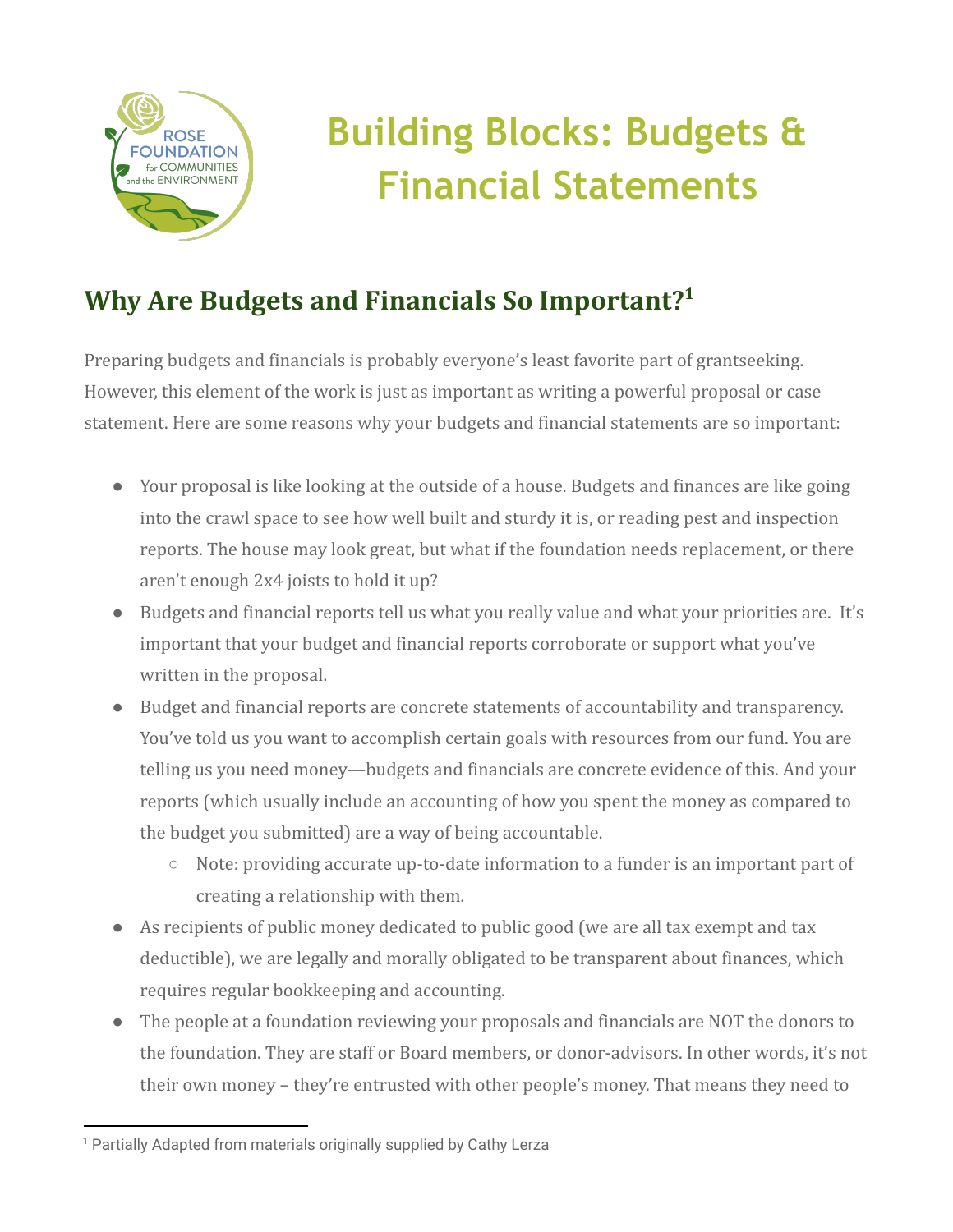be confident that they've done their best due diligence about the recommended funding – and this includes being able to recommend that there is a clear plan for how the grant would actually be spent. This is a different dynamic than with many individual donors, who are much more likely to give based on emotions and shared values. The emotions and values are important to fondations too -- that's part of developing a relationship with the foundation's program officer. But most program officers are also trained to be "professional skeptics" -- part of their job is to evaluate the numbers.

## **Let's Get Practical - Some Useful Definitions**

What does all this mean when it comes time to complete a proposal?

- 1. **Budget**: A budget is a plan or a guide. It reflects your aspirations for both revenues (or income) and expenses over a given time period.
- 2. **Actual revenues and expenses:** A report that documents what you actually raised and spent over a specific time period. It is always helpful to track actuals against your budget for obvious reasons. In business, this might be called profit and loss, or income/expense.
- 3. **Statement of financial position or balance sheet:** A report showing the financial condition of the organization – assets (what you own), liabilities (what you owe) and net assets (assets minus liabilities)– at a particular moment in time. This report is an organization's big picture, but does not provide useful information about day-to-day finances.
- 4. **Unrestricted funds:** Funding that can be spent at any time and on anything. Also called general support.
- 5. **Restricted funds**: Funding that must be spent on a specific program or over a specific period of time. Funds can be restricted to a program without time constraints, or support general operations but with time constraints.
- 6. **Carry over:** Money raised in one year, but then "carried over" into the next to be spent.
- 7. **Reserve Fund or Operating Reserve:** Money an organization sets aside for a rainy day, usually enough for 3 - 6 months of operation. The goal is not to spend reserves unless absolutely necessary and usually the decision to use them is made by the Board. Reserves show up on a balance sheet as assets, not on actual expenses and revenues (unless an organization needs to spend reserves in order to operate.) An organization might include a reserve fund in its budget if it is trying to raise money for one, or to increase the amount available. Reserve funds are not included in carry over.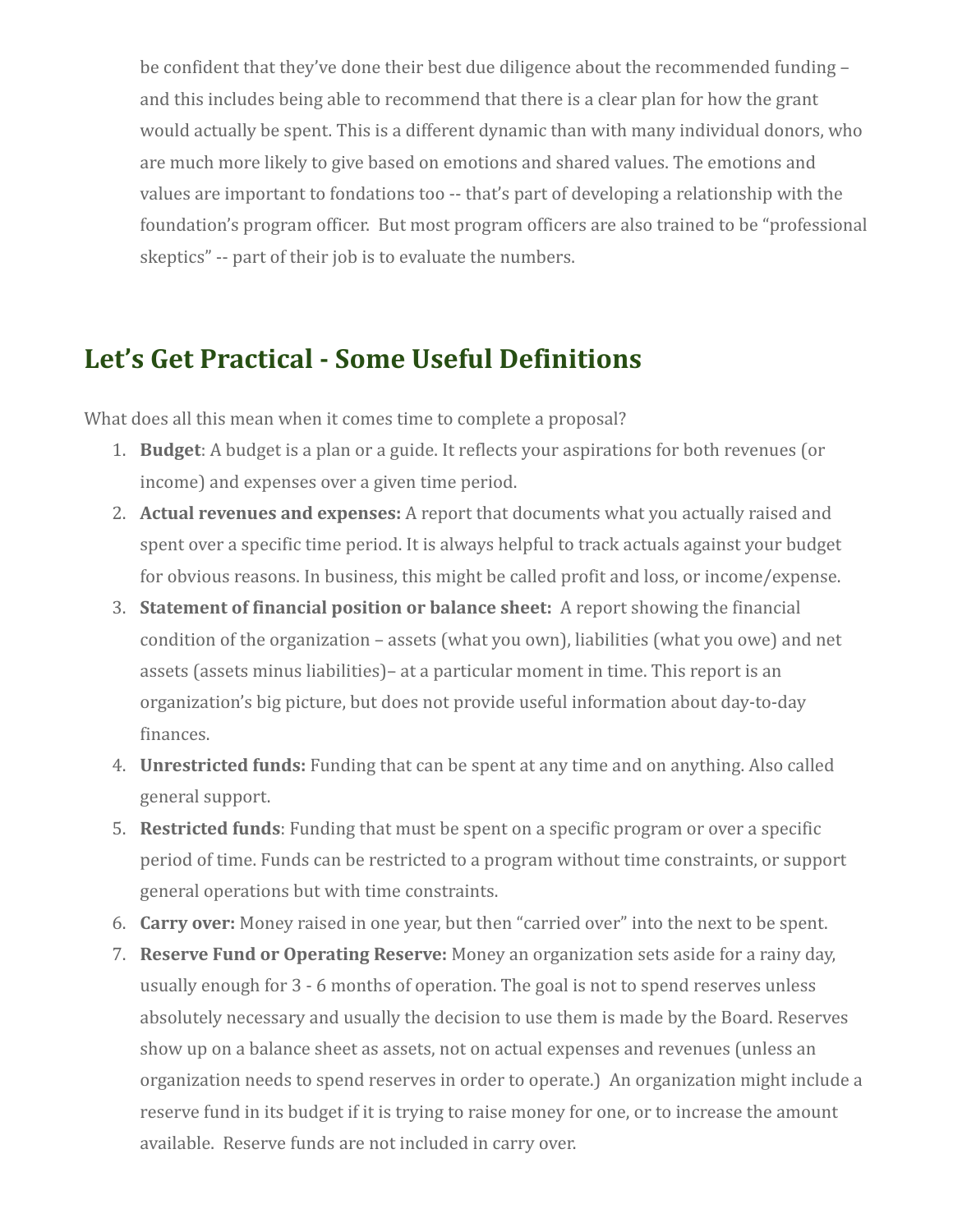- 8. **Allocations:** How an organization categorizes its spending, e.g., personnel (salaries, benefits, payroll taxes); fees (consultants, attorneys, non-staff specialists); occupancy (rent, utilities, parking, janitorial); communications (telephone, internet, website hosting, development and management); other categories might include equipment purchase and repair; printing, copying & postage; fundraising events (venue rental, food, etc). Different groups might classify the same expenses differently (for example: IT costs could be fees or communications). The main thing is to group related expenses together, and to be consistent (for example: don't call IT support "communications" one month and "fees" the next).
- 9. **Overhead:** Funds not identified with a specific program but needed for the general administration of the organization. Total overhead costs can be divided among programs or listed in their own category. Also called general and administrative costs, e.g., fundraising, CRM purchase and day to day management, rent, accounting and bookkeeping, etc. Most funders don't like to pay large overhead costs, so it's usually a good practice to break out the bigger parts of your overhead into separate lines.

## **Tips for Creating Your Budget & Financial Statement**

Here are some tips that have been compiled from frequently asked questions that grantees ask when putting together their budget / financial statement:

- Put time and thought into your budgets and financial reports. Don't leave them to the last minute. And make sure that all the key stakeholders (staff, board, volunteers) are part of the process.
- Think about how a project budget fits into the larger organizational budget.
- Budgets are about revenue as well as expenses, so have a very specific fundraising plan. Be clear and realistic about where you are seeking funding. Budgets can be aspirational, but they should be educated and realistic projections of how much money you'll raise, not just what you wish you had in a perfect world. How likely are grants to come through? What's the timeframe? When does your organization typically get larger influxes of contributions? Are there special events that make money for you? When do those occur?
- Develop a system of allocations (or categories) that work for you and use it. It's not helpful to funders to get your full detailed QuickBooks statements, or anything that looks like your checkbook register. Roll up expenses and revenues into categories.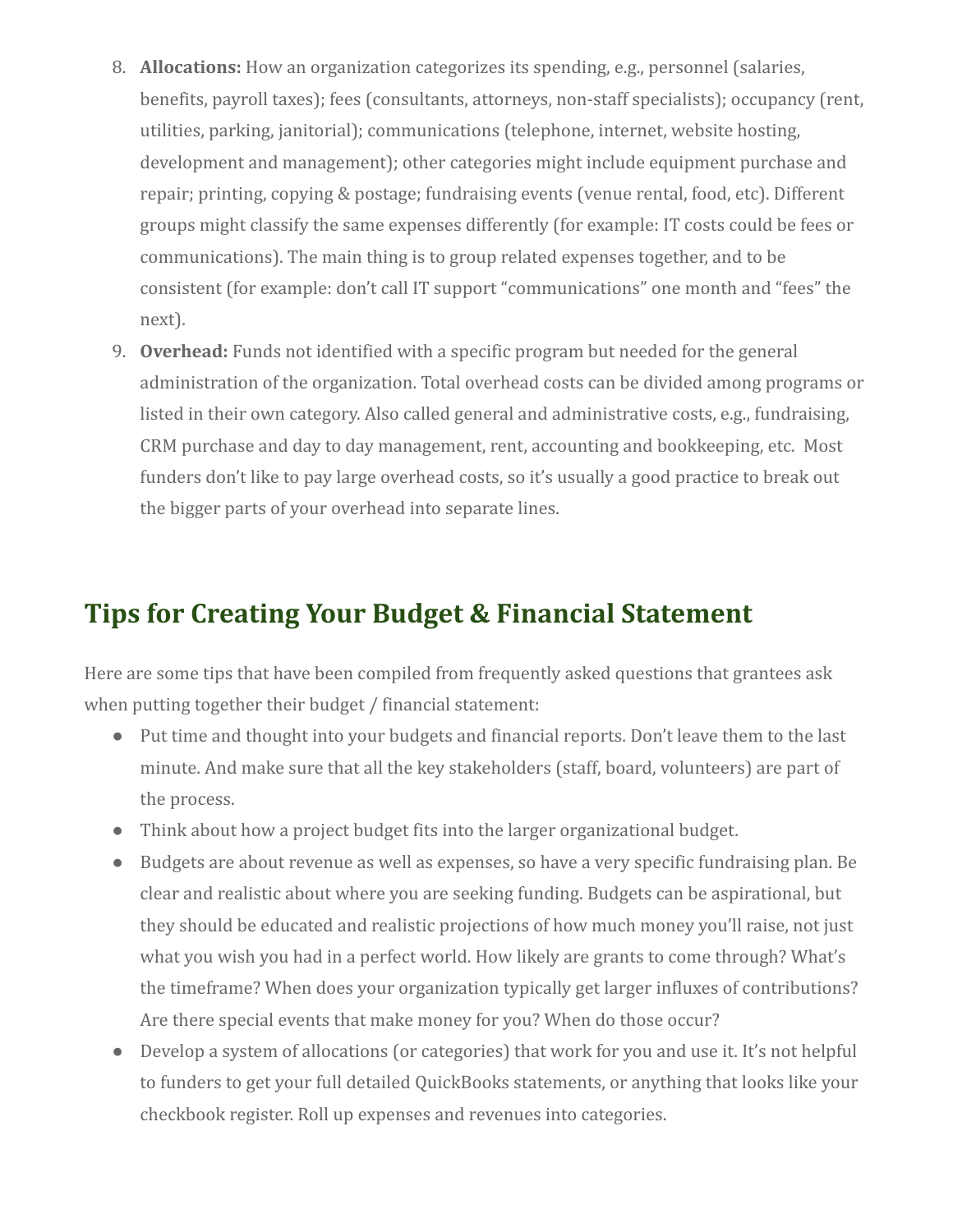- If your budget is aspirational, be ready with a revised budget, or maybe a bare bones budget. How much do you need to have on hand or committed to run your organization? How do you recognize your organization or a project is in trouble? Bring in all the stakeholders to take action to right the situation. If you host various programs, you might want to separate out a program budget from your core operational budget. And if you are helping another organization by acting as a pass-through, you definitely want to show that so that funders can understand that you don't have the full use of all the revenue which shows on your financial statement. If there are any unusually large revenue or expense items (for example: a one-time technical support contract from a government funder), provide a note which explains it.
- Make sure you can track expenses and revenues at least quarterly.
- Be clear about dates what is the time frame you are reporting on?
- If you get large grants, but they are restricted by time or program or both, make sure that information is clear. Footnotes are good!
- If you have in-kind support, make sure you include it. When you list volunteer time please include how you are valuing that time (how much per hour?) and how many hours.

## **Starting A Budget: Grassroots Template**

Here's a template we have developed for our grassroots grantees to use when creating a budget and financial statement from scratch. This template combines the information needed for both the budget and financial statement.

[continued on next page]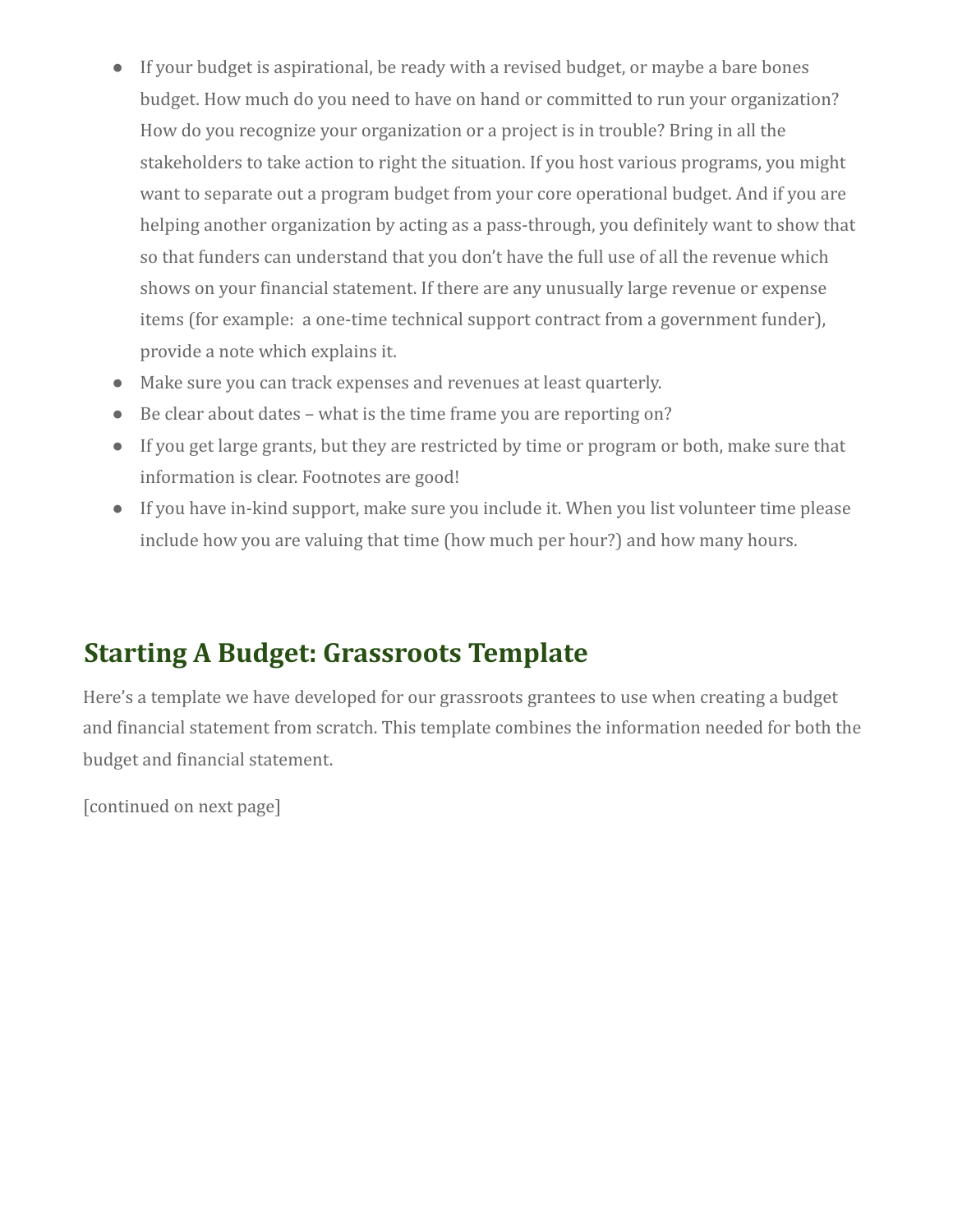#### **Financial Information Template** For the Northern California Environmental Grassroots Fund

| <b>Organization Name:</b>                                                                     |               |  |                                        |               |
|-----------------------------------------------------------------------------------------------|---------------|--|----------------------------------------|---------------|
| Current year budget dates (month, year to month, year): example: January 2013 - December 2013 |               |  |                                        |               |
| Last completed fiscal year dates:<br>example: January 2014 - December 2014                    |               |  |                                        |               |
|                                                                                               |               |  |                                        | (optional)    |
|                                                                                               | Current       |  | Organization                           | Current       |
|                                                                                               | Year          |  | Last Year                              | Year          |
|                                                                                               | <b>Budget</b> |  | Actual                                 | <b>Budget</b> |
|                                                                                               |               |  | Income & Exp Income & Exp Income & Exp |               |
|                                                                                               | for Group     |  | for Group                              | for Project   |
| Income                                                                                        |               |  |                                        |               |
| Carryover                                                                                     |               |  |                                        |               |
| Donations                                                                                     |               |  |                                        |               |
| <b>Grants Received</b>                                                                        |               |  |                                        |               |
| Government                                                                                    |               |  |                                        |               |
| Memberships                                                                                   |               |  |                                        |               |
| <b>Special Events</b>                                                                         |               |  |                                        |               |
| Other (please describe):                                                                      |               |  |                                        |               |
|                                                                                               |               |  |                                        |               |
|                                                                                               |               |  |                                        |               |
| Total                                                                                         | \$            |  | Ś                                      |               |
|                                                                                               |               |  |                                        |               |
| List non-cash contributions and                                                               |               |  |                                        |               |
| in-kind donations (please describe):                                                          |               |  |                                        |               |
|                                                                                               |               |  |                                        |               |
|                                                                                               |               |  |                                        |               |
|                                                                                               |               |  |                                        |               |
|                                                                                               |               |  |                                        |               |
|                                                                                               |               |  |                                        |               |
| <b>Expenses</b>                                                                               |               |  |                                        |               |
| Personnel (salaries, payroll taxes, benefits)                                                 |               |  |                                        |               |
| Professional consulting services                                                              |               |  |                                        |               |
| <b>Rent and utilities</b>                                                                     |               |  |                                        |               |
| Postage and Delivery                                                                          |               |  |                                        |               |
| Equipment, equipment maintenance, depreciation                                                |               |  |                                        |               |
| Supplies                                                                                      |               |  |                                        |               |
| Telephone/Internet                                                                            |               |  |                                        |               |
| Copying/Printing                                                                              |               |  |                                        |               |
| Website                                                                                       |               |  |                                        |               |
| Travel                                                                                        |               |  |                                        |               |
| Other (please describe):                                                                      |               |  |                                        |               |
|                                                                                               |               |  |                                        |               |
|                                                                                               |               |  |                                        |               |
|                                                                                               |               |  |                                        |               |
|                                                                                               |               |  |                                        |               |
|                                                                                               |               |  |                                        |               |
| <b>Total Expenses</b>                                                                         | \$            |  | \$                                     |               |
|                                                                                               |               |  |                                        |               |
| <b>Income less Expenses</b>                                                                   | \$            |  | \$                                     |               |
|                                                                                               |               |  |                                        |               |

Budget Notes: (you may add any notes here -- optional)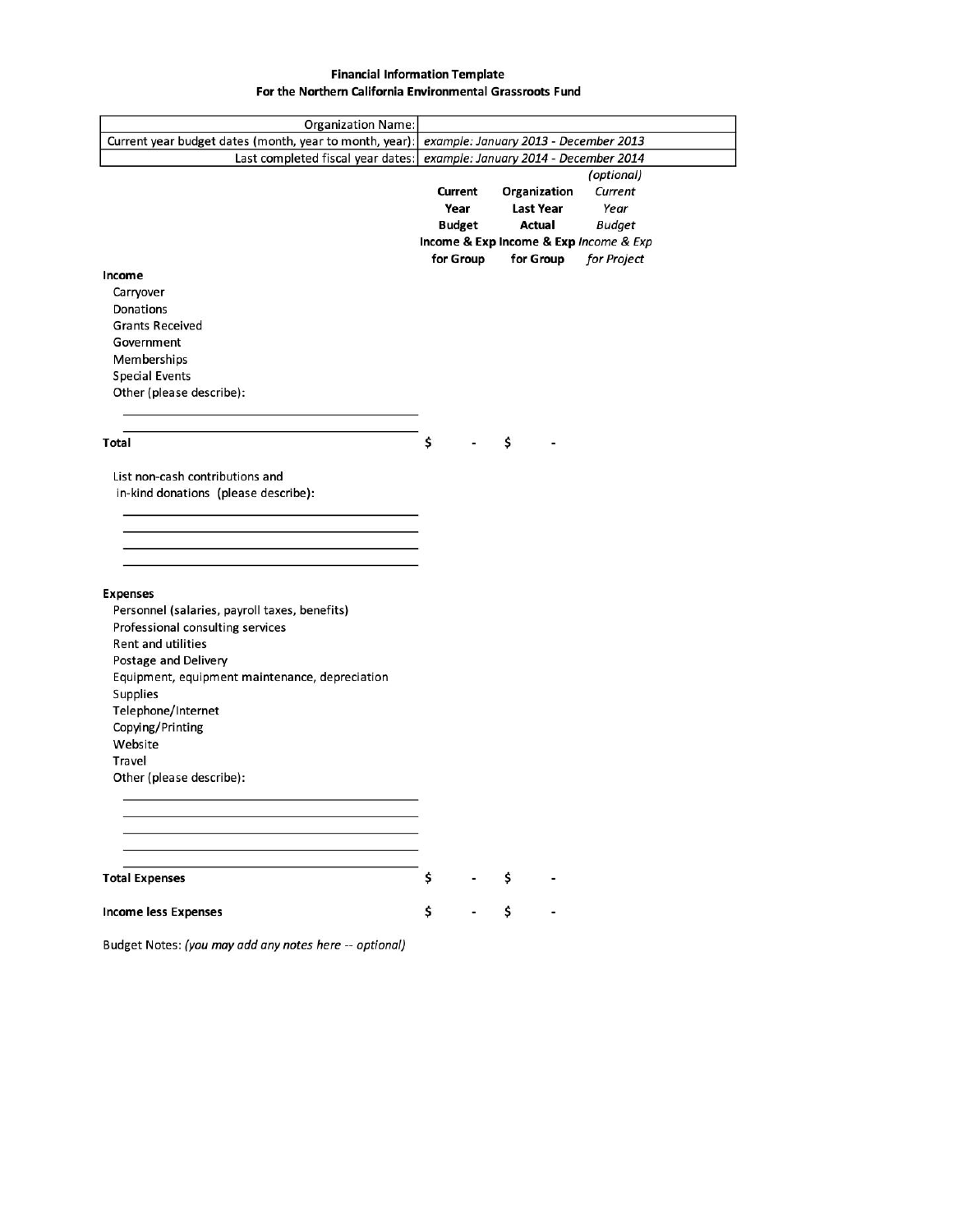#### **Where to Start: Lay out the time periods**

- Start at the top of the worksheet and fill in your organization's name
- Next, fill in the dates that the budget and financial statement will encompass
- This is usually your organization's fiscal year most commonly from January to December, or July to June.

#### **Financial Statement**

- The financial statement in this template is the middle column of the worksheet (labeled "Organization Last Year Actual Income & Expense for Group").
- Fill in your organization's income and expenses for the previous fiscal year. These are the actuals for money in and money out that totaled up from the previous year.
- Feel free to use the categories provided, and you can add any important categories that your organization tracks, or remove any categories that are not relevant.

#### **Organizational Budget**

- The budget in this template is the leftmost column of the worksheet (labeled "Current Year Budget Income & Expense for Group").
- Fill in your organization's budgeted income and expenses for the current fiscal year. These are the estimates for money in and money out that your organization is projecting for the year.
- Feel free to use the categories provided, and you can add any important categories that your organization tracks, or remove any categories that are not relevant.

### **Project Budget (if needed)**

- The project budget in this template is the rightmost column of the worksheet [labeled "(Optional) Current Year Budget Income & Expense for Project"].
- Fill in your project's budgeted income and expenses for the current fiscal year. These are the estimates for money in and money out that you are projecting for this specific project for the year.
- Feel free to use the categories provided, and you can add any important categories that your organization tracks, or remove any categories that are not relevant.